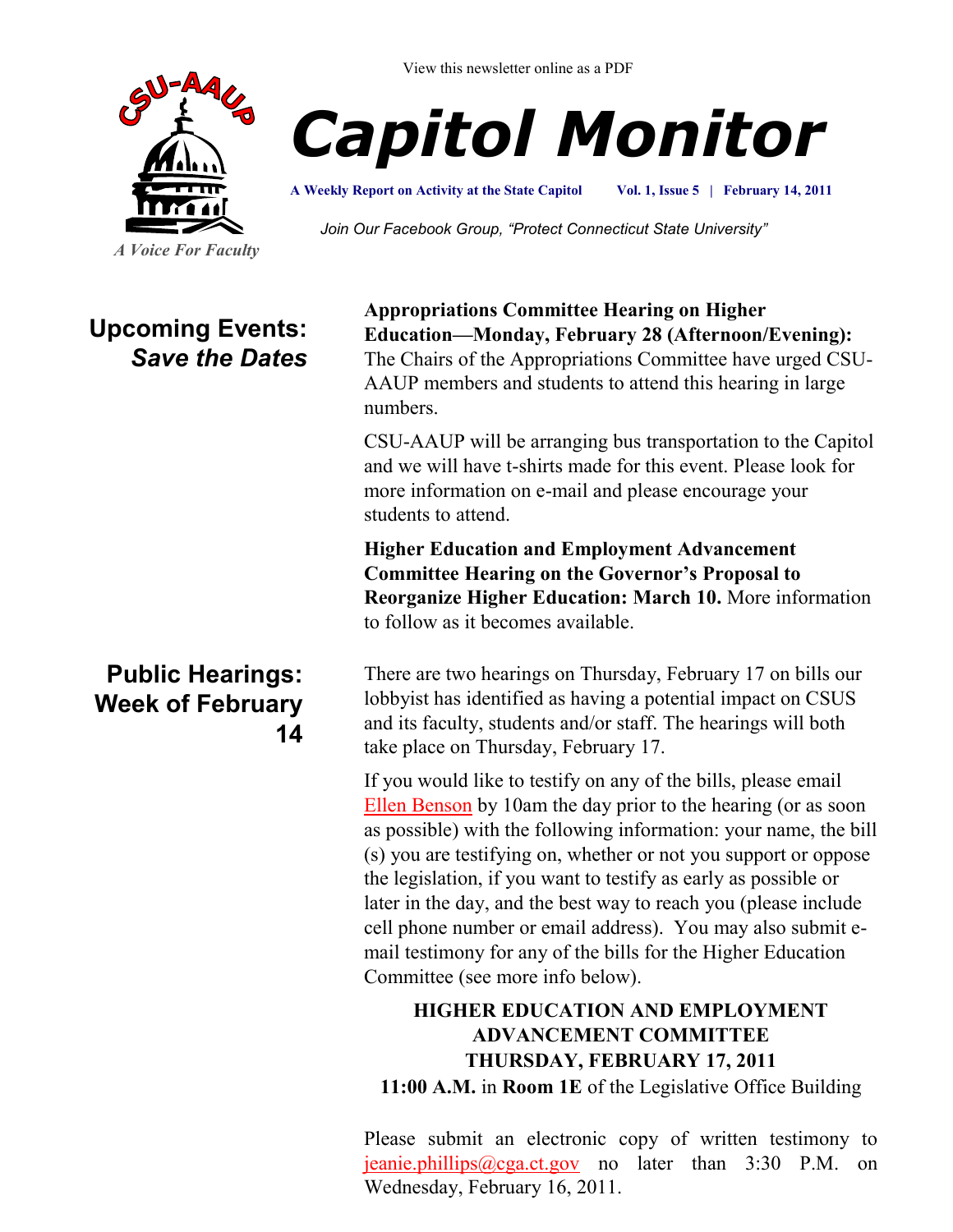[S.B. No. 916](http://www.cga.ct.gov/2011/TOB/S/2011SB-00916-R00-SB.htm) (RAISED) AN ACT CONCERNING REMEDIATION. \*If passed, this bill would require a study

[S.B. No. 928](http://www.cga.ct.gov/2011/TOB/S/2011SB-00928-R00-SB.htm) (RAISED) AN ACT CONCERNING TEACHER PREPARATION. \*If passed, this bill would require a study

[H.B. No. 6054](http://www.cga.ct.gov/2011/TOB/H/2011HB-06054-R00-HB.htm) (RAISED) AN ACT CONCERNING THE TRACKING OF UNIQUE IDENTIFIERS BY INSTITUTIONS OF HIGHER EDUCATION. \*If passed, this bill would require tracking of students on certain identifiers from lower education through higher education

[H.B. No. 6321](http://www.cga.ct.gov/2011/TOB/H/2011HB-06321-R00-HB.htm) (RAISED) AN ACT CONCERNING A COLLEGE TRANSITION PILOT PROGRAM. \* If passed, this bill would create a pilot program

### **LABOR AND PUBLIC EMPLOYEES COMMITTEE THURSDAY, FEBRUARY 17, 2011 2:00 P.M.** in **Room 2A** of the LOB

[S.B. No. 937](http://www.cga.ct.gov/2011/TOB/S/2011SB-00937-R00-SB.htm) (RAISED) AN ACT CONCERNING THE RIGHT TO ORGANIZE FOR CERTAIN STATE EMPLOYEES AND GRADUATE ASSISTANTS AT STATE UNIVERSITIES.

[H.B. No. 5464](http://www.cga.ct.gov/2011/TOB/H/2011HB-05464-R01-HB.htm) (COMM) AN ACT CONCERNING STATE EMPLOYEES AND VIOLENCE AND BULLYING IN THE WORKPLACE. **\*CSU-AAUP has testified in support of this bill in previous sessions**

## **Bills: Week of February 7**

*"I support or oppose one of these bills; what should I do?"*

- 1. Write to your legislators! Find them [here.](http://www.congressweb.com/cweb4/index.cfm?orgcode=BGAUP)
- 2. [Track](http://www.cga.ct.gov/aspx/CGAPublicBillTrack/Register.aspx) the bill so you know when public hearings are scheduled.

The following list of bills have been identified by our lobbying firm, [Betty Gallo & Co,](http://www.bettygallo.com/) as having a potential impact on our members. **CSU-AAUP and our lobbying firm will follow the progress of the bills throughout the session and alert you if and when action is needed**. CSU-AAUP is distributing this information so that our members understand what actions are being proposed, but please keep in mind that these are only proposals.

SB 288 (Committee) *[AN ACT REQUIRING A STUDY OF](http://www.cga.ct.gov/2011/TOB/S/2011SB-00288-R01-SB.htm)  [THE DELIVERY OF INFORMATION TECHNOLOGY](http://www.cga.ct.gov/2011/TOB/S/2011SB-00288-R01-SB.htm)  [SERVICES TO PUBLIC INSTITUTIONS OF HIGHER](http://www.cga.ct.gov/2011/TOB/S/2011SB-00288-R01-SB.htm)  [EDUCATION.](http://www.cga.ct.gov/2011/TOB/S/2011SB-00288-R01-SB.htm)*

*Statement of Purpose:* To study the information technology services provided to public institutions of higher education and examine whether changes or improvements to such services can be achieved.